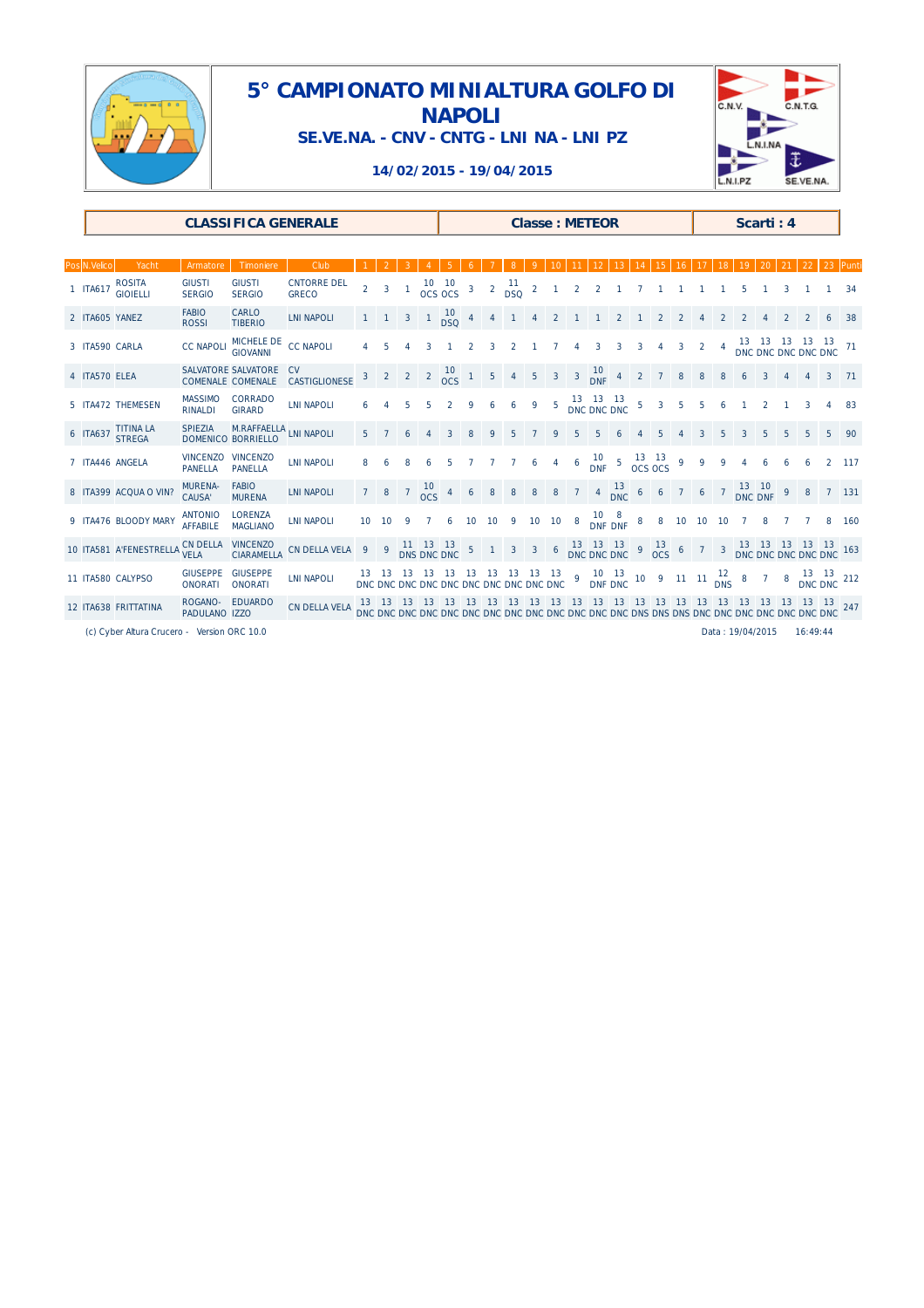

**SE.VE.NA. - CNV - CNTG - LNI NA - LNI PZ**



#### **14/02/2015 - 19/04/2015**

|                   | <b>CLASSIFICA GENERALE</b> |                                                                                               |                                                                                             |                                                                     |  |      | <b>Classe: MINIALTURA</b> |                     |  |                |  |  |             |                         | Scarti: 4                                                               |  |         |  |                  |                |          |                                                                                                                                            |    |
|-------------------|----------------------------|-----------------------------------------------------------------------------------------------|---------------------------------------------------------------------------------------------|---------------------------------------------------------------------|--|------|---------------------------|---------------------|--|----------------|--|--|-------------|-------------------------|-------------------------------------------------------------------------|--|---------|--|------------------|----------------|----------|--------------------------------------------------------------------------------------------------------------------------------------------|----|
|                   |                            |                                                                                               |                                                                                             |                                                                     |  |      |                           |                     |  |                |  |  |             |                         |                                                                         |  |         |  |                  |                |          |                                                                                                                                            |    |
| N.Velico          | Yacht                      | Armatore                                                                                      | Club                                                                                        | Modello                                                             |  |      |                           |                     |  |                |  |  |             |                         |                                                                         |  |         |  |                  |                |          |                                                                                                                                            |    |
| 1 ITA54.122       | <b>ARTIGLIO</b>            | <b>DE</b><br><b>PASQUALE</b><br><b>GIOVANNI-LA LNI NAPOLI</b><br><b>PEGNA</b><br><b>ALBER</b> |                                                                                             | $J-22$<br><b>STD</b>                                                |  | 2221 |                           | $1 \quad 2 \quad 1$ |  | 2 <sub>2</sub> |  |  | $2^{\circ}$ | $\overline{\mathbf{3}}$ |                                                                         |  | 1 1 2 1 |  |                  |                |          |                                                                                                                                            | 25 |
| 2 ITA605MET YANEZ |                            | ROSSI FABIO LNI NAPOLI                                                                        |                                                                                             | METEOR 1 1 1 3 $\frac{6}{\text{DSQ}}$ 4 4 2 3 1 2 3 1 2 2 2 2 4 3 3 |  |      |                           |                     |  |                |  |  |             |                         |                                                                         |  |         |  | $\overline{3}$   | $\overline{3}$ |          |                                                                                                                                            | 41 |
| 3 ITA16045        | <b>PLATAMONIA</b>          | <b>NUNZIATA</b><br><b>ANDREA-</b><br><b>COLUCCI</b><br><b>DOMENICO</b>                        | R.Y.C.C.SAVOIA $\frac{J-22}{STD}$ 535 2 2 5 $\frac{7}{DNF}$ DNC 4 3 3 1 4 3 5 5 2 1 2 2 2 3 |                                                                     |  |      |                           |                     |  |                |  |  |             |                         |                                                                         |  |         |  |                  |                |          | $\overline{3}$                                                                                                                             | 55 |
| 4 ITA590MET CARLA |                            | <b>CIRCOLO</b><br>CANOTTIERI C.C.NAPOLI<br><b>NAPOLI</b>                                      |                                                                                             | METEOR 3 4 3 4                                                      |  |      |                           |                     |  |                |  |  |             |                         |                                                                         |  |         |  |                  |                |          | 3 3 3 3 1 5 4 5 2 4 3 3 3 4 7 7 7 7 7 6 7                                                                                                  |    |
| 5 ITA446          | <b>ANGELA</b>              | <b>PANELLA</b><br><b>VINCENZO</b>                                                             | <b>LNI NAPOLI</b>                                                                           | METEOR 6 6 6 5                                                      |  |      |                           |                     |  |                |  |  |             |                         | 4 6 5 5 5 4 5 $\frac{7}{\text{DNF}}$ 5 $\frac{7}{\text{OCS}}$ 6 6 5 4 4 |  |         |  |                  | $\overline{4}$ |          |                                                                                                                                            | 91 |
| 6 ITA25371        | ARES <sub>3</sub>          | DI GUIDA /<br>/ ABAGNALE                                                                      | SCOLAMIERO S.V.M.M.NAPOLI PLATU                                                             | <b>FARR</b><br>25                                                   |  |      |                           |                     |  |                |  |  |             |                         |                                                                         |  |         |  |                  |                |          | $454 \frac{7}{DNC}$ DNC DNC 1 2 4 6 $\frac{7}{DNS}$ 6 4 $\frac{7}{DNC}$ OCS 4 4 5 6 $\frac{7}{DNC}$ DNC DNC DNC DNC DNC DNC $\frac{97}{D}$ |    |
|                   |                            | (c) Cyber Altura Crucero - Version ORC 10.0                                                   |                                                                                             |                                                                     |  |      |                           |                     |  |                |  |  |             |                         |                                                                         |  |         |  | Data: 19/04/2015 |                | 16:43:24 |                                                                                                                                            |    |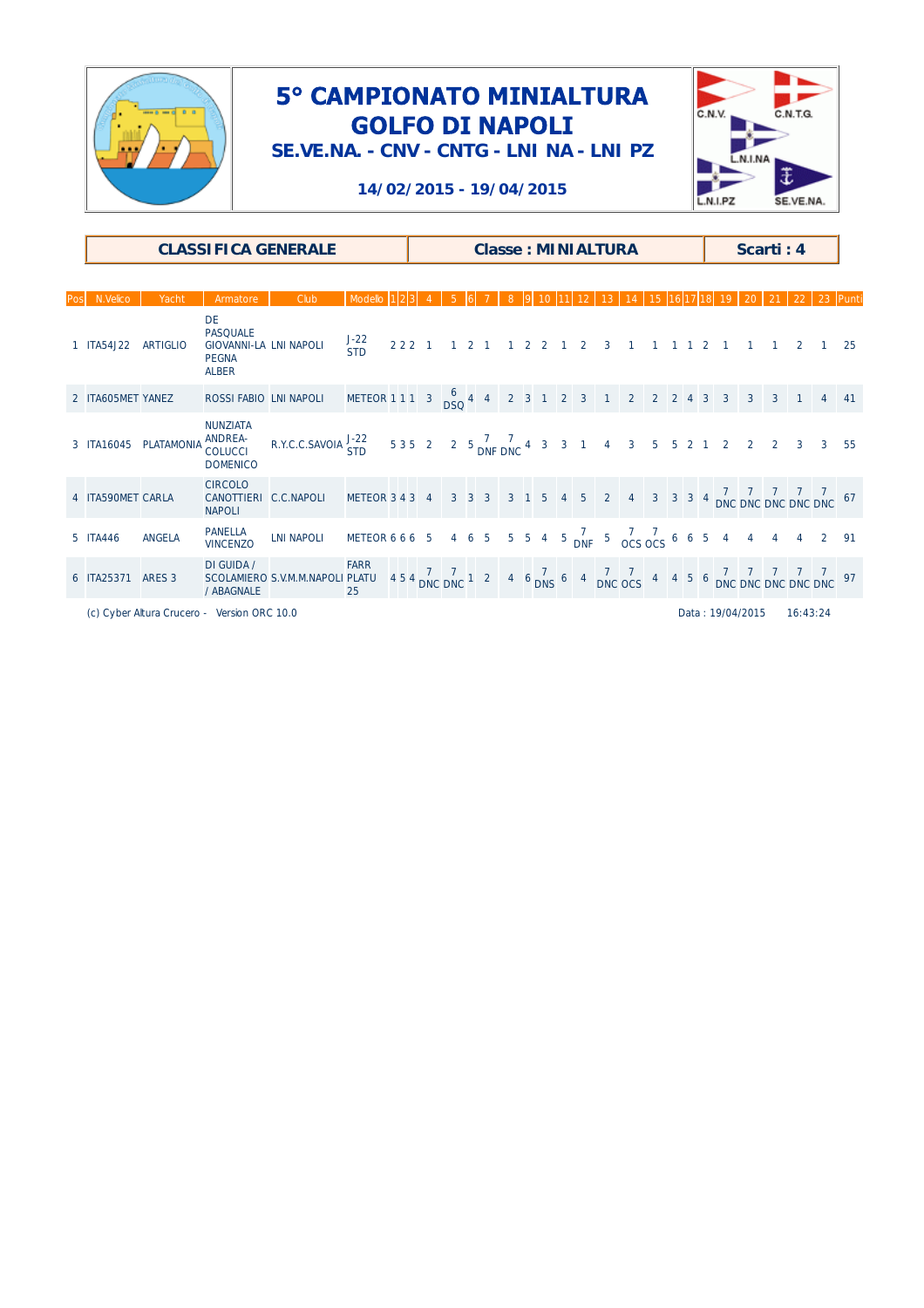

**SE.VE.NA. - CNV - CNTG - LNI NA - LNI PZ**



#### **14/02/2015 - 19/04/2015**

| <b>RISULTATI PROVA: 22</b> | <b>Classe: MINIALTURA</b> |
|----------------------------|---------------------------|
|                            |                           |

| Data: 19/04/2015 | Ora Partenza: 12.50.00 | 3.25<br>Distanza : | striciente : | Inshore ISN (ILC) |
|------------------|------------------------|--------------------|--------------|-------------------|

| Pos            | N.Velico         | Yacht             | Armatore                            | Ora Arrivo | <b>T.Reale</b> | T.Corretti | <b>Oss</b> | Punti          |
|----------------|------------------|-------------------|-------------------------------------|------------|----------------|------------|------------|----------------|
|                | ITA605MET        | <b>YANEZ</b>      | ROSSI FABIO                         | 13.36.38   | 00.46.38       | 00.00.00   |            |                |
|                | <b>ITA54.122</b> | <b>ARTIGLIO</b>   | DE PASOUALE GIOVANNI-LA PEGNA ALBER | 13.34.58   | 00.44.58       | 00.02.02   |            |                |
| 3              | <b>ITA16045</b>  | <b>PLATAMONIA</b> | NUNZIATA ANDREA-COLUCCI DOMENICO    | 13.35.13   | 00.45.13       | 00.02.17   |            |                |
| $\overline{4}$ | <b>ITA446</b>    | ANGELA            | PANELLA VINCENZO                    | 13.41.09   | 00.51.09       | 00.04.30   |            | $\overline{4}$ |
| b.             | <b>ITA25371</b>  | ARES 3            | DI GUIDA / SCOLAMIERO / ABAGNALE    |            |                |            | <b>DNC</b> |                |
| $5^{\circ}$    | ITA590MET        | CARLA             | CIRCOLO CANOTTIERI NAPOLI           |            |                |            | <b>DNC</b> |                |

(c) Cyber Altura Crucero - Version ORC 10.0 Company of the US of Case of Company Data : 19/04/2015 16:42:57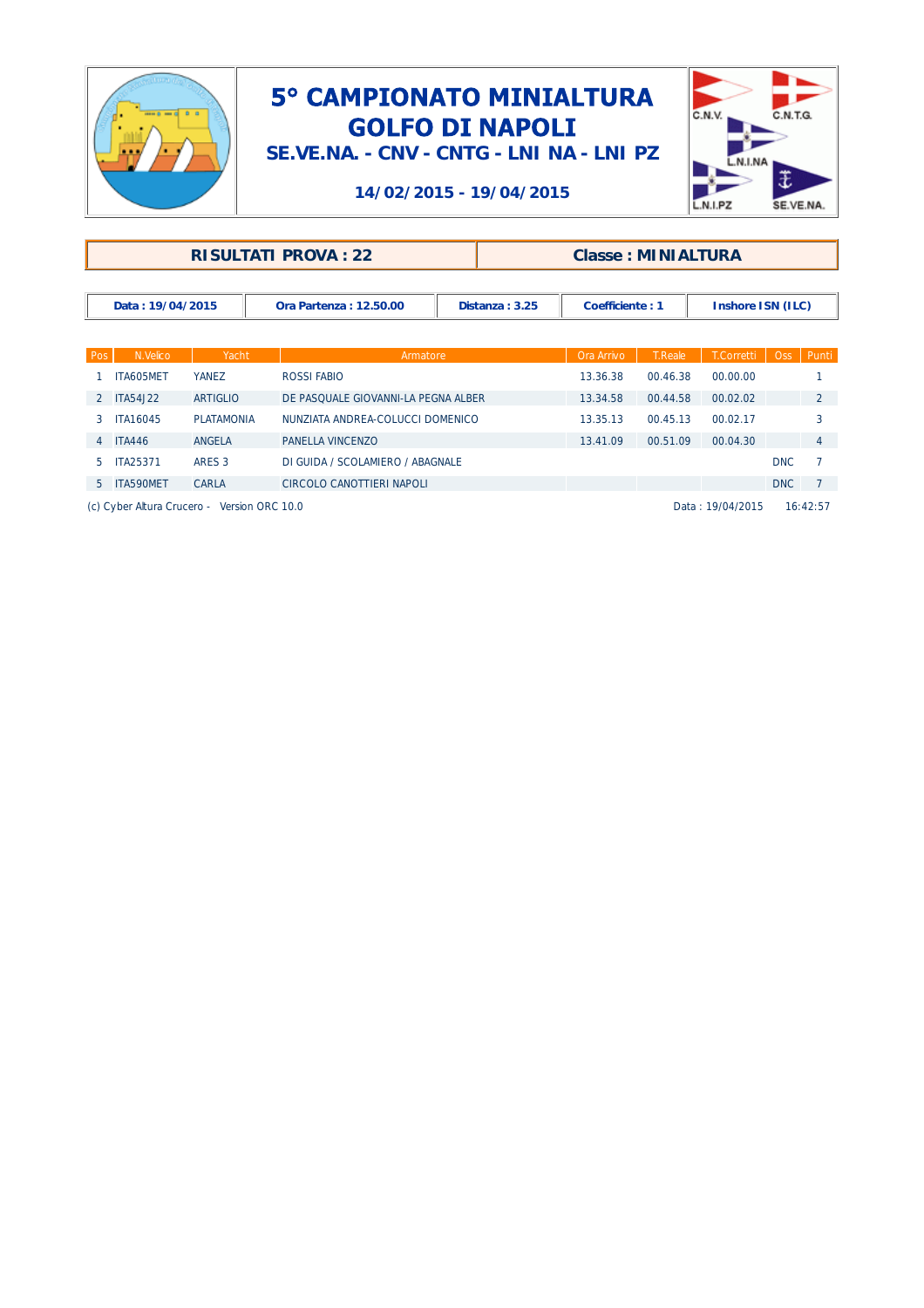

**SE.VE.NA. - CNV - CNTG - LNI NA - LNI PZ**



#### **14/02/2015 - 19/04/2015**

| <b>Classe: MINIALTURA</b> |
|---------------------------|
|                           |
|                           |

| Data: 19/04/2015 | Ora Partenza: 13.57.00 | Distanza | Coefficiente : | Inshore ISN (ILC) |
|------------------|------------------------|----------|----------------|-------------------|

| Pos | N.Velico        | Yacht             | Armatore                            | Ora Arrivo | <b>T.Reale</b> | T.Corretti | Oss        | Punti          |
|-----|-----------------|-------------------|-------------------------------------|------------|----------------|------------|------------|----------------|
|     | ITA54.J22       | <b>ARTIGLIO</b>   | DE PASOUALE GIOVANNI-LA PEGNA ALBER | 14.48.29   | 00.51.29       | 00.00.00   |            |                |
|     | <b>ITA446</b>   | ANGELA            | PANELLA VINCENZO                    | 14.55.08   | 00.58.08       | 00.02.56   |            | 2              |
| з   | <b>ITA16045</b> | <b>PLATAMONIA</b> | NUNZIATA ANDREA-COLUCCI DOMENICO    | 14.52.45   | 00.55.45       | 00.04.16   |            |                |
| 4   | ITA605MET       | <b>YANEZ</b>      | ROSSI FABIO                         | 14.58.01   | 01.01.01       | 00.05.49   |            | $\overline{4}$ |
| 5.  | <b>ITA25371</b> | ARES 3            | DI GUIDA / SCOLAMIERO / ABAGNALE    |            |                |            | <b>DNC</b> |                |
|     | 5 ITA590MET     | CARLA             | CIRCOLO CANOTTIERI NAPOLI           |            |                |            | DNC        |                |

(c) Cyber Altura Crucero - Version ORC 10.0 QBQG-J7Q9 Data : 19/04/2015 16:43:03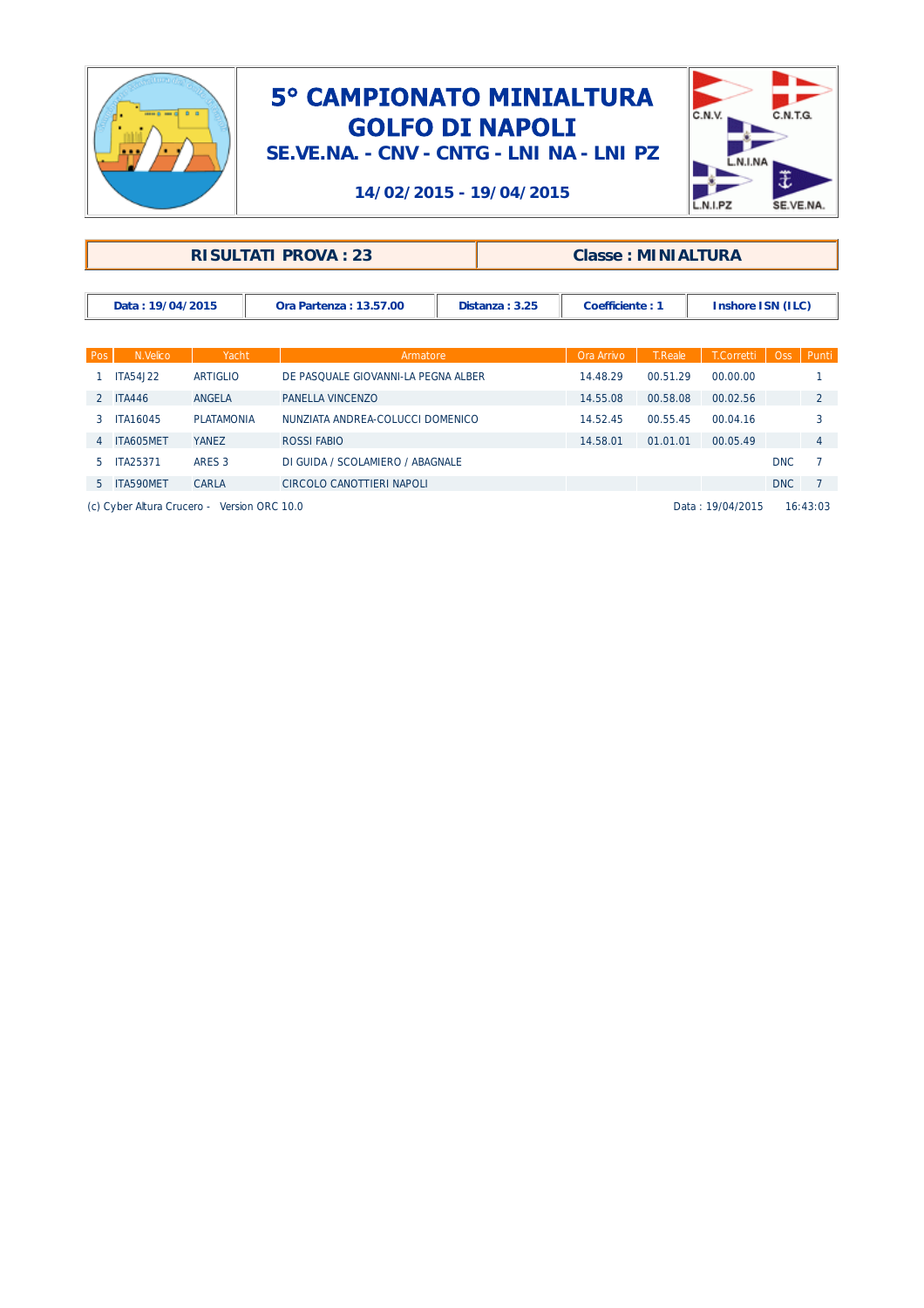

### 5° CAMPIONATO MINIALTURA **GOLFO DI NAPOLI SE.VE.NA. - CNV - CNTG - LNI NA - LNI PZ COPPA MINIALTURA SERAPIDE - LNI POZZUOLI 18/04/2015 - 19/04/2015**



|                       |                   | <b>CLASSIFICA GENERALE</b>          | <b>Classe: MINIALTURA</b> |                      | Scarti: 1     |            |                     |                |                |                |
|-----------------------|-------------------|-------------------------------------|---------------------------|----------------------|---------------|------------|---------------------|----------------|----------------|----------------|
| N.Velico<br>Pos       | Yacht             | Armatore                            | Club                      | Modello              |               |            |                     |                | 5.             | Punti          |
| <b>ITA54J22</b>       | <b>ARTIGLIO</b>   | DE PASOUALE GIOVANNI-LA PEGNA ALBER | LNI NAPOLI                | $J-22$ STD           |               |            |                     | 2              |                | $\overline{4}$ |
| 2 ITA16045            | <b>PLATAMONIA</b> | NUNZIATA ANDREA-COLUCCI DOMENICO    | R.Y.C.C.SAVOIA            | $J-22$ STD           | $\mathcal{P}$ | $\sqrt{2}$ | 2                   | $\overline{3}$ | $\overline{3}$ | $\mathsf{Q}$   |
| ITA605MET<br>3.       | <b>YANEZ</b>      | ROSSI FABIO                         | LNI NAPOLI                | <b>METEOR</b>        | 3             | 3          | 3                   |                | $\overline{4}$ | 10             |
| 4 ITA446              | ANGELA            | PANELLA VINCENZO                    | <b>LNI NAPOLI</b>         | <b>METEOR</b>        | 4             | 4          | $\overline{4}$      | 4              | 2              | 14             |
| <b>ITA25371</b><br>5. | ARES 3            | DI GUIDA / SCOLAMIERO / ABAGNALE    | S.V.M.M.NAPOLI            | <b>FARR PLATU 25</b> |               |            | DNC DNC DNC DNC DNC |                |                | 28             |
| <b>ITA590MFT</b><br>6 | CARLA             | CIRCOLO CANOTTIERI NAPOLI           | C.C.NAPOLI                | <b>METEOR</b>        |               | DNC DNC    | DNC                 |                | DNC DNC        | 28             |

(c) Cyber Altura Crucero - Version ORC 10.0 Compared to the Case of Compared to Case Data : 19/04/2015 16:54:34